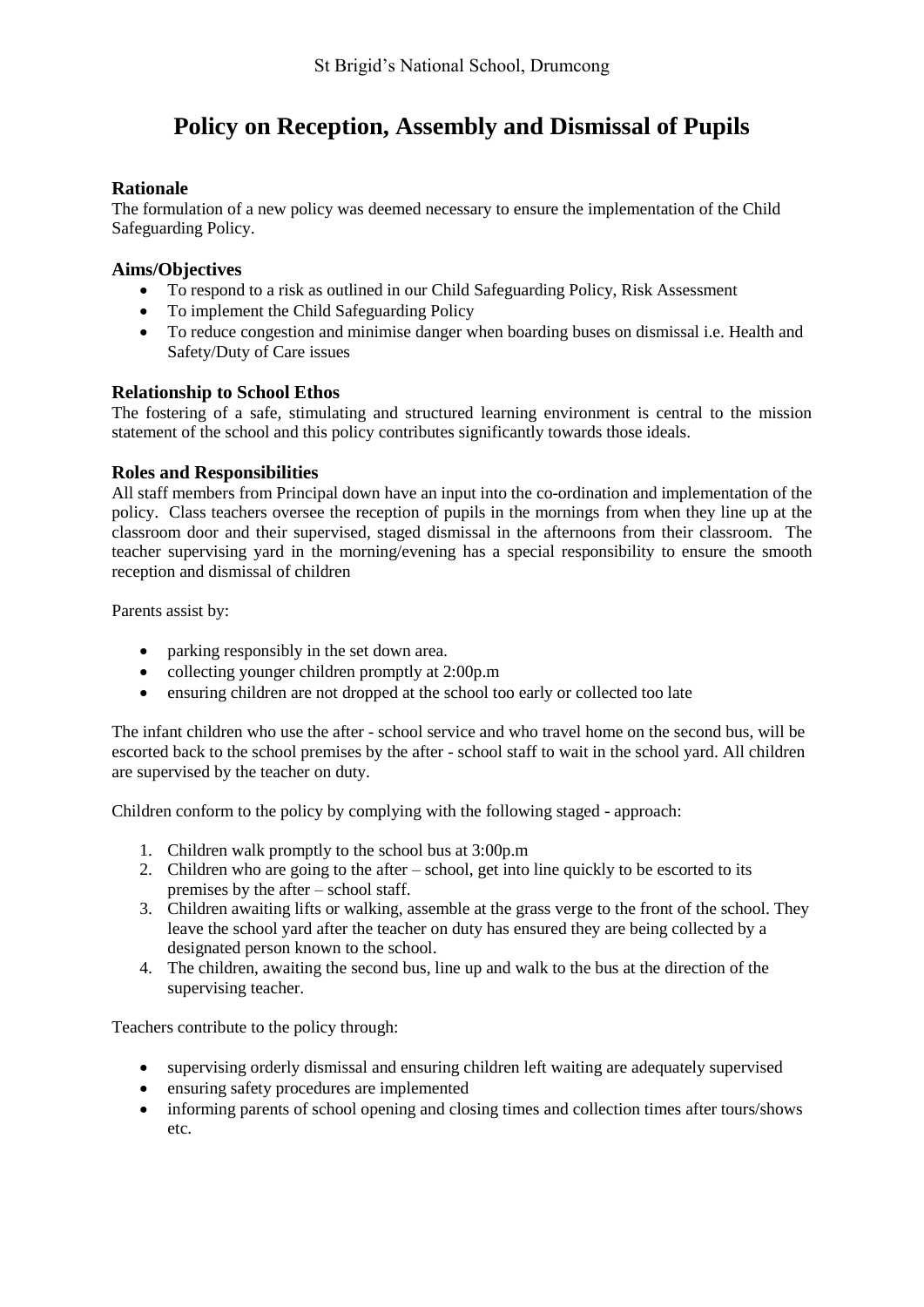Bus Drivers contribute to the policy by:

- parking in their allotted areas outside the school
- not reversing under any circumstances
- ensuring the children wear seat belts
- arriving on time.

#### **The School Day**

| $9.05$ a.m.                | Reception.                             |
|----------------------------|----------------------------------------|
| $9.20$ a.m.                | <b>Formal Instruction Commences</b>    |
| $10.50$ a.m. $-11.00$ a.m. | <b>First Break</b>                     |
| $12.30$ a.m. $-1.00$ p.m.  | Lunch Break                            |
| $2.00$ p.m.                | Dismissal of Junior and senior Infants |
| $3.00$ p.m.                | Dismissal of all other classes         |
|                            |                                        |

#### **Roll is called by 9.45 a.m.**

#### **Arrival and assembly**

The school opens to receive pupils at 9:05 am. No responsibility is accepted for pupils arriving before that time. Any playground supervision provided before school is provided without prejudice or acceptance of liability in the event of an accident.

When the bell rings, each class lines up in their designated area of the yard and waits for their teacher to collect them. The same system prevails after morning and lunch break.

*The playground is supervised by a teacher from 9:05 a.m – 9:20 and from 3:00 to 3:20 p.m or until the last bus leaves*

On wet mornings the hall is opened at 9:05 am and the children are supervised by the teacher on duty until the bell rings. The class teacher collects their class then and lead them to their classrooms.

#### **Dismissal**

Dismissal commences at 3:00 pm except in the case of infant classes for whom the school day finishes at 2:00pm. When the bell rings at dismissal time, each teacher is responsible for ensuring that his/her class leaves the classroom in in the order mentioned above.

#### **Whole School Assembly**

Whole school assembly occurs on Monday of each week in the hall. The classroom teacher leads their class to and from the hall.

#### **Success Criteria**

- Positive feedback from all stakeholders
- Regular monitoring and evaluation of procedures
- Regular consultation
- Reflection and informal review at teacher meetings